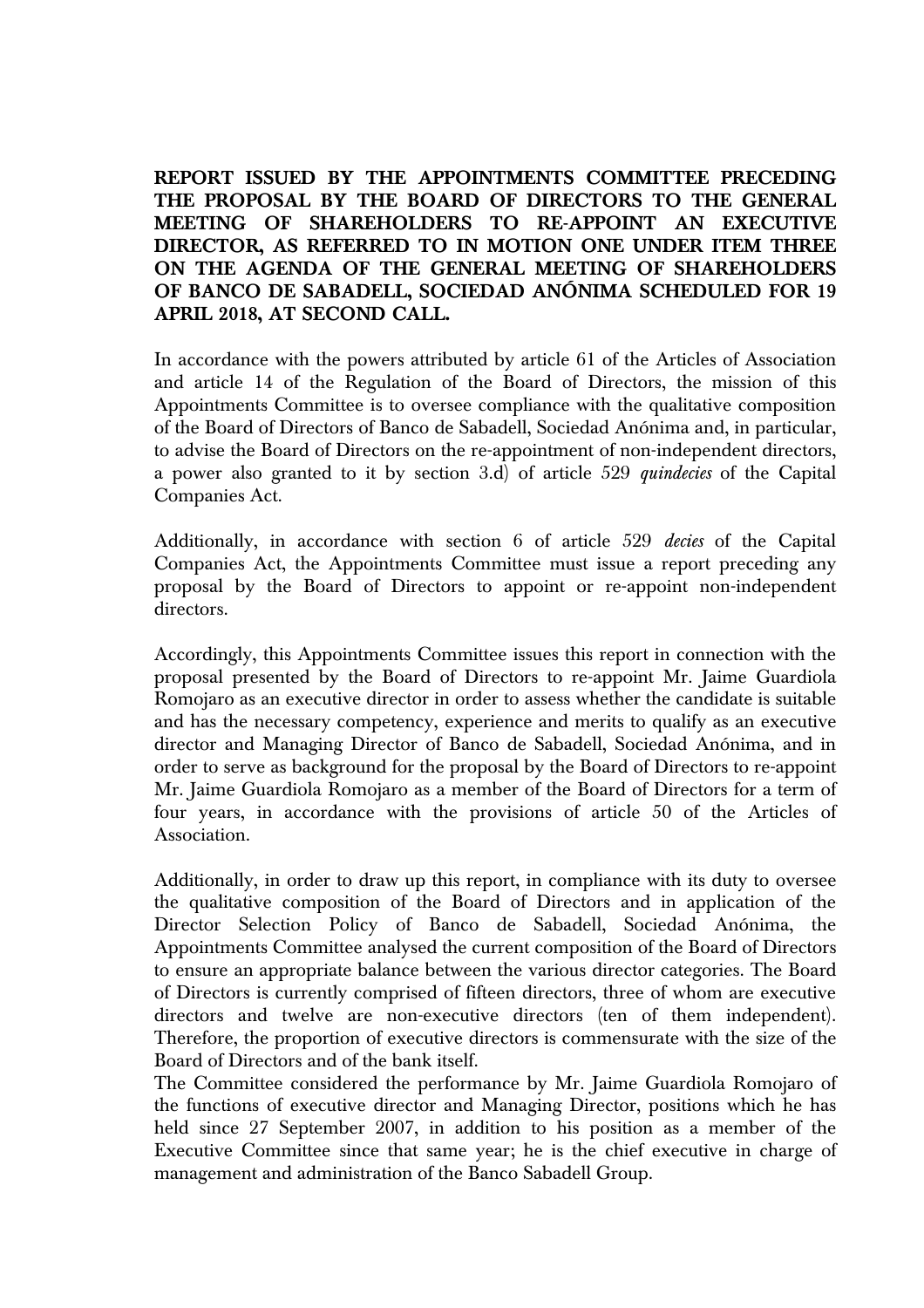Mr. Jaime Guardiola Romojaro has extensive experience of finance and banking acquired through the positions and responsibilities he has held at a number of credit institutions and at Banco de Sabadell, Sociedad Anónima, where he has successfully evidenced his considerable executive and strategic ability and his management, administration and leadership skills through the development of the Group's businesses nationwide, particularly its international expansion.

Mr. Jaime Guardiola Romojaro holds a degree in Business Administration and an MBA from ESADE and also graduated in Law from the University of Barcelona. He is a member of the Board of Trustees of Fundación ESADE, Chairman of the Economic Policy Committee of Barcelona Chamber of Commerce, and a member of the Management Board of Círculo de Economía. Within the Banco Sabadell group, he is also a member of the Board of Directors of Sabadell Consumer Finance, S.A.U. and Chairman of Banco Sabadell, S.A., IBM and SabCapital, S.A. de C.V., SOFOM, E.R.

In view of his track record and performance as an executive director and Managing Director, he has attained in-depth knowledge of the financial sector and the various areas in which the Banco Sabadell Group operates, and of the group's values and banking culture, which has contributed greatly to the entity's achievements and merits, and it is believed that he will continue to contribute notable experience to the Board of Directors, adding value to its decision-making processes. As a result of the foregoing, he has the suitable characteristics to continue holding the office of executive director and Managing Director of Banco de Sabadell, Sociedad Anónima.

As a result, in connection with section 5 of article 529 *decies* of the Capital Companies Act, given his track record and his fulfilment of all of the necessary requirements enabling him to be evaluated, including notably his professional capabilities and suitability for the post which he holds and his excellent work to date for Banco de Sabadell Sociedad Anónima, he is considered to have the competency, experience and merits required to hold the position of executive director and Managing Director.

Since he fulfils the requirements established in section 1 of article 529 *duodecies* of the Capital Companies Act and article 53 of the Articles of Association of Banco de Sabadell, Sociedad Anónima, Mr. Jaime Guardiola Romojaro will be classified as an executive director.

Based on the review of the suitability and fitness of Mr. Jaime Guardiola Romojaro conducted by this Appointments Committee, it is considered that he continues to meet the requirements as to commercial and professional repute, knowledge and experience in order to hold office as an executive director and Managing Director, and that he is in a position to provide good corporate governance to Banco de Sabadell, Sociedad Anónima; accordingly, this Committee ratifies the suitability assessment of Mr. Jaime Guardiola Romojaro that it approved in the past, whose